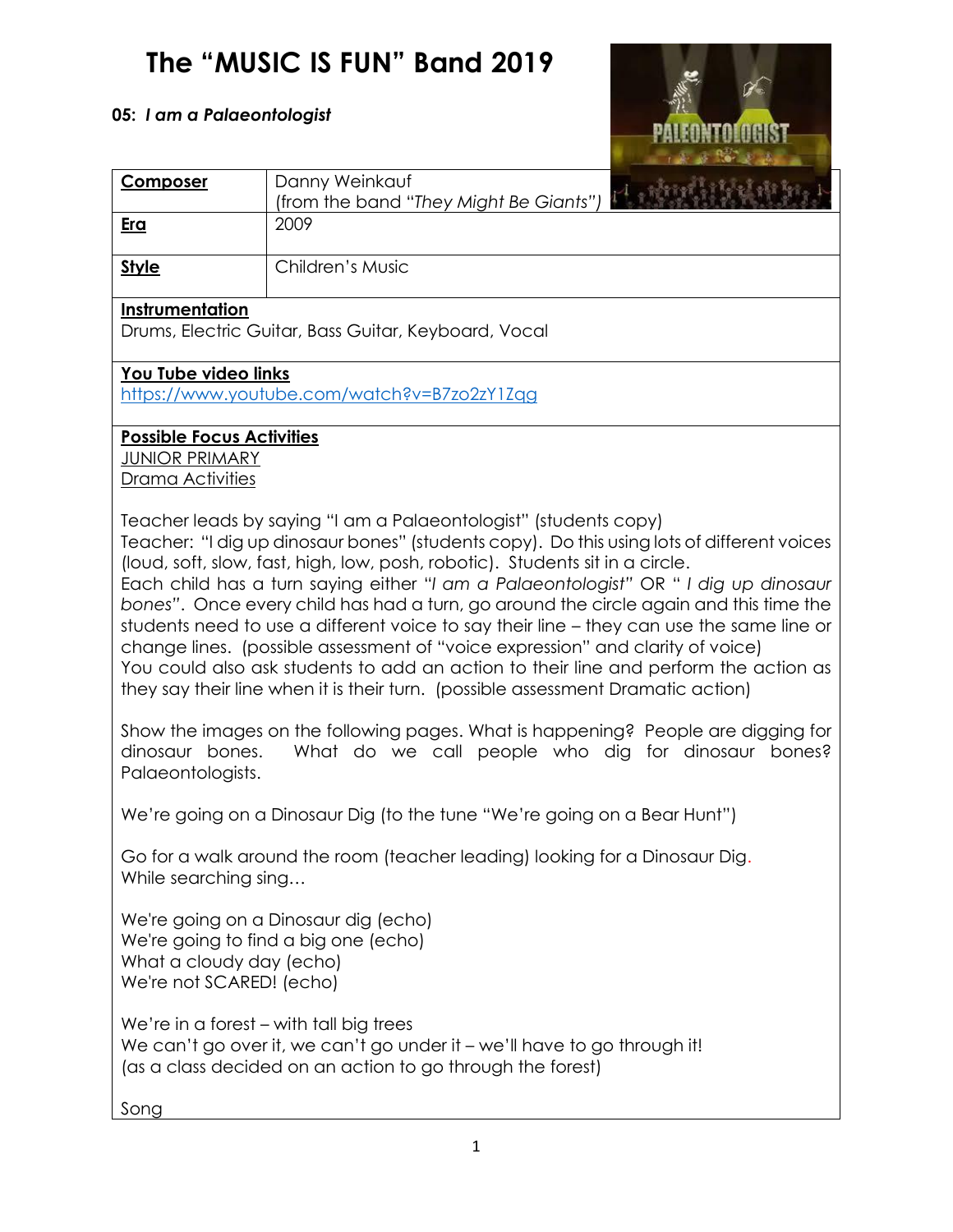We're in a rainstorm – with big wet drops We can't go over it, we can't go under it – we'll have to go through it! (as a class decided on an action to go through the rainstorm)

Song

We're sploshing through mud – yucky gooey mud We can't go over it, we can't go under it – we'll have to go through it! (as a class decided on an action to go through the mud)

We can't go over it, we can't go under it – we'll have to go through it! (as a class decided on an action to go through the forest)

Song WE FOUND IT – it's  $a$  ..........

So we dig and we dig and we dig and we stop! So we dig and we dig and we dig and we stop! So we dig and we dig and we dig and we stop! Till we found all the pieces and then we can finally stop!

(tune to this song is from Playschool – listen to the you tube link for the tune <https://www.youtube.com/watch?v=bj0vltIw78A> ) Use digging actions when singing and on stop, pass a hand across your brow like "Phew, it's hot work!"

What other dinosaur bones could you find? Class sings "*we dig and we dig" song* and see what other dinosaur bones students dig up.

## We're Going on a Bear Hunt



## PRIMARY

Look at the images attached – discuss what's happening and name the person who digs for dinosaur bones.

Students get into groups of 3-4 students. Give the class three words

Palaeontologist, dinosaur, bones, and one other absolutely non related word like RED, or a sport like FOOTBALL, or something you'd eat like BANANA. Students could be the ones to choose the non related word. In the groups students create a performance using the 4 words, practice and perform. (Possible assessment using good vocal skills when presenting, and staying in character)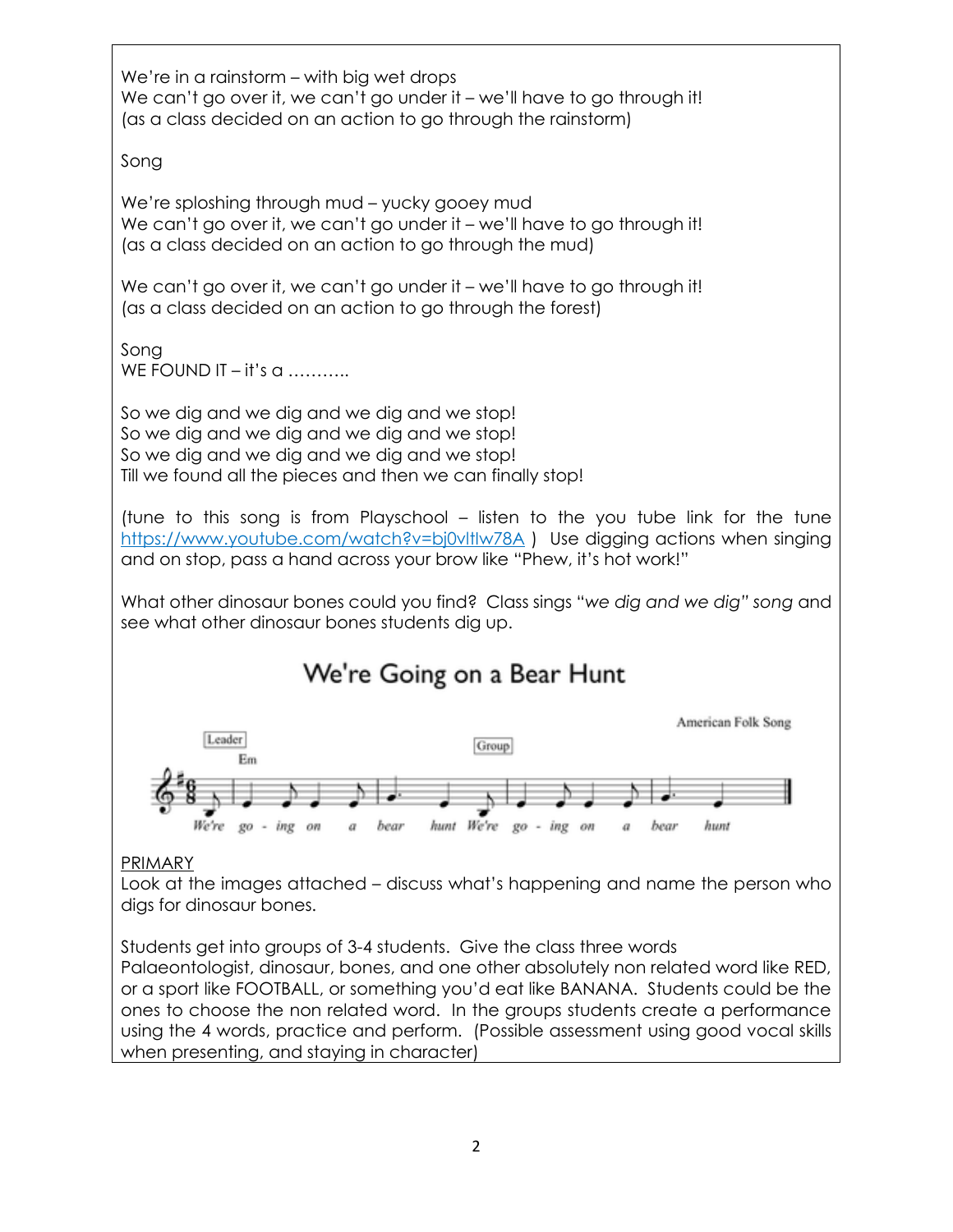| <b>Links</b><br>tΟ | <b>MUSIC</b> | 2.2, 2.4      | 4.2,<br>4.4      | 6.2, 6.4         |
|--------------------|--------------|---------------|------------------|------------------|
| <b>Australian</b>  | DRAMA        | 2.1, 2.2, 2.3 | 4.2, 4.3<br>4.1, | 6.2, 6.3<br>6.1, |
| Curriculum         |              |               |                  |                  |

Here are two photos of a *Diplodocus* skeleton being excavated in 2017.